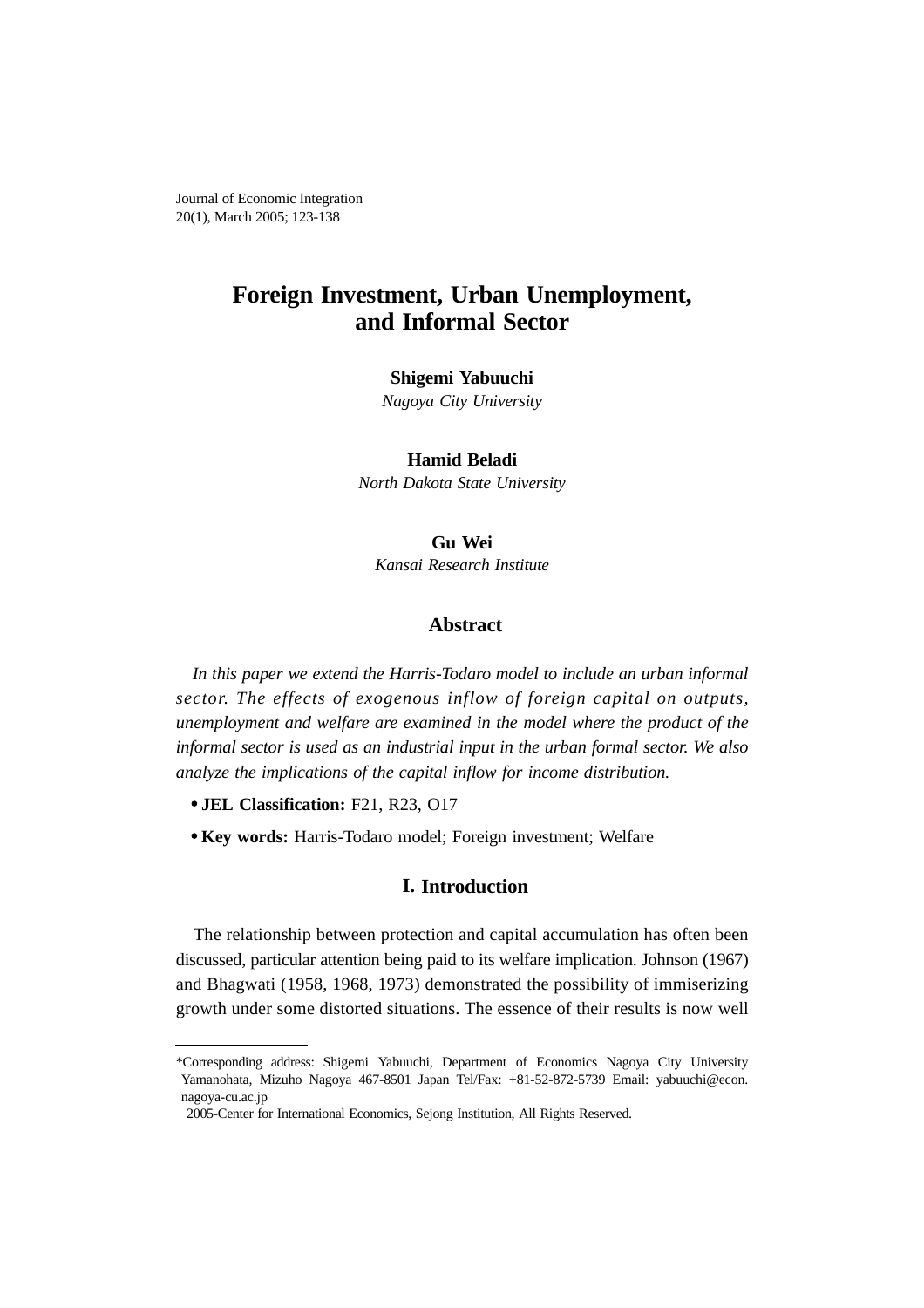known as the following proposition:

**"The capital inflow must reduce the host-country welfare if the country imports the capital-intensive commodity under tariff protection and foreign capital receives the full value of its marginal product.** [Uzawa (1969), Hamada (1974), and Brecher and Alejandro (1977)]".

Several authors have extensively studied the validity of the proposition. Yabuuchi (1982) confirmed their results and extended it by deriving a sufficient condition for tariff immiserization. Brecher and Findlay (1983) and Casas (1985) examined the issue in the context of a model with sector-specific inputs. The analysis was extended also to the case of import quotas by Dei (1985). In a related study, various aspects of duty free zones and export processing zones have been discussed by trade theorists such as Rodriguez (1976), Hamilton and Svensson (1987), Miyagiwa (1986, 1993), Young (1987, 1992), Young and Miyagiwa (1987), Beladi and Marjit (1992) and Yabuuchi (1997).

In addition, there are some attempts to examine the effects of foreign capital inflow under tariff protection in the presence of unemployment. Khan (1982) showed the validity of the proposition even in the mobile capital Harris-Todaro model (hereafter HT model), while Grinols (1991) questioned the validity in the presence of an informal sector. Chandra and Khan (1993), Chao and Yu (1991, 1994), Gupta (1994, 1995), and Beladi and Marjit (2000) reexamined the argument in various situations. On the other hand, with differing emphases, Yabuuchi (1993), Chao and Yu (1996), Din (1996), and Beladi and Yabuuchi (2001) investigated the effects of tariff and subsidy policies in the presence of international capital mobility and unemployment.

In the present paper, we employ the same model as Beladi and Yabuuchi (2001) and examine the different issues, that is, the effects of *exogenous* inflow of foreign capital on the manufacturing output, unemployment, welfare and income distribution. The model extends the Harris-Todaro model to include an urban informal sector where the product of the informal sector is used as an industrial input in the urban formal sector. Grinols (1991) examined the issue by using a similar model. The differences between our model and Grinols' are twofold. First, the informal good is a pure intermediate good in our model, while it is a final consumption good in his model. Second, there is no explicit unemployment in his model. However, we introduce urban unemployment as well as an informal sector. Our main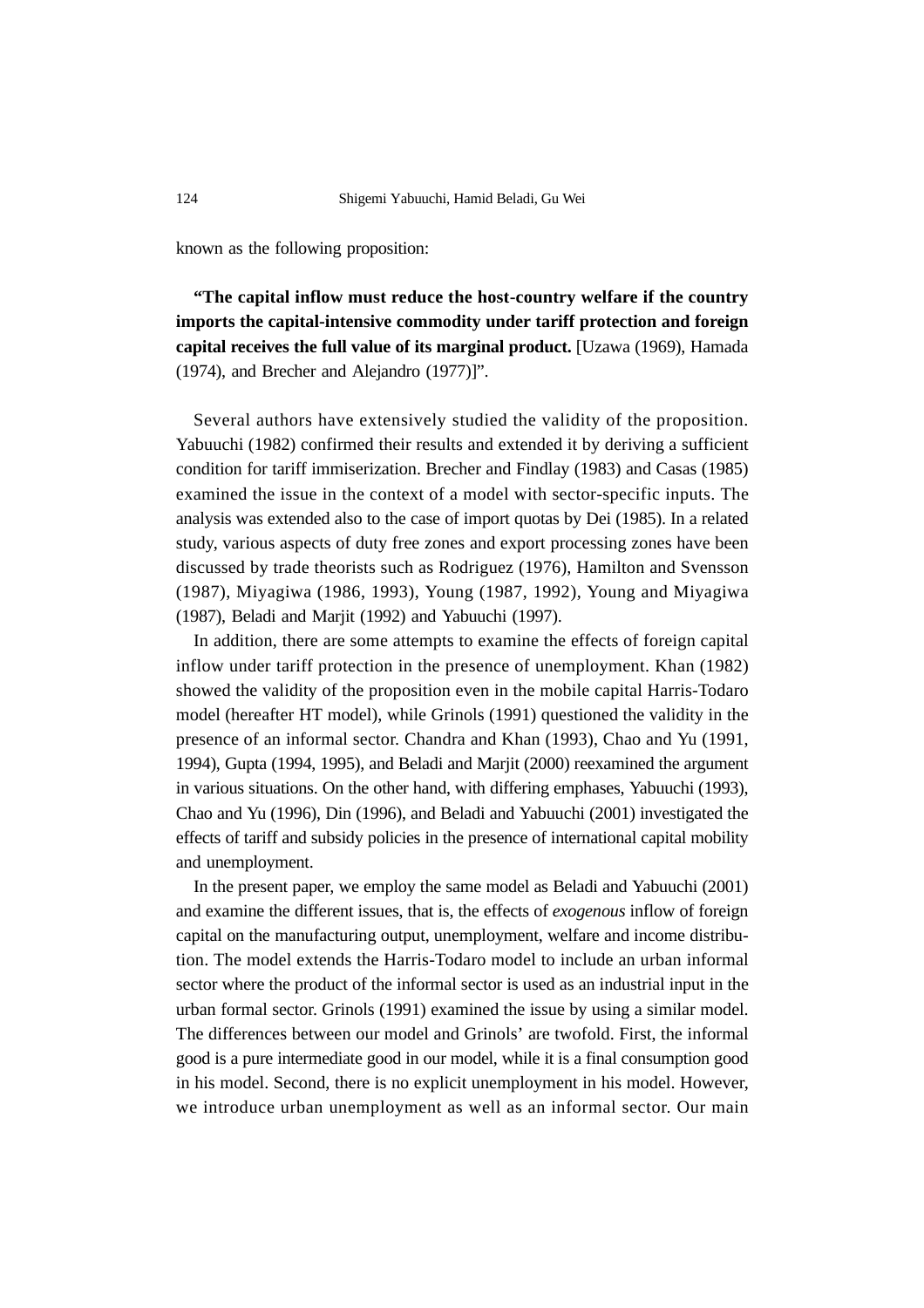messages are as follows. Foreign investment into the urban formal sector increases the output of the sector under protection. The investment reduces unemployment and improves welfare under certain conditions. The results show sharp contrast to the conventional wisdom. We derive the precise conditions for the results and identify them. In addition, the investment redistributes income from capital to labor in the economy as a whole.

The paper is organized as follows. Section 2 presents the model and basic assumptions. We examine the effects of an exogenous inflow of foreign capital on output, unemployment and welfare in section 3. The implication of the investment for income distribution is discussed in section 4. The final section includes concluding remarks on the findings.

#### **II. The Model and its Assumptions**

We consider a small open economy that consists of three sectors, the urban formal sector ( manufacturing sector *m*), urban informal sector (intermediate sector *i*) and rural sector (agricultural sector *a*). Production of agricultural and informal goods requires labor and sector-specific capital. The manufacturing sector utilizes labor, sector-specific capital and the informal good. Each sector utilizes strictly quasi-concave and constant returns to scale technology, and factors exhibit positive but diminishing marginal products. Thus, production functions in the urban manufacturing sector,  $X_m$ , urban informal sector,  $X_i$ , and rural agricultural sector, *Xa*, are given by,

$$
X_m = F^m(K_m, L_m, R), \qquad (1)
$$

$$
X_i = F^i(K_i, L_i), \tag{2}
$$

$$
X_a = F^a(K_a, L_a), \tag{3}
$$

where  $K_i$  and  $L_i$  denote the employment of capital and labor, respectively, in the *j*th sector  $(j = m, i, a)$ . A distinguishing feature of our model is the presence of an urban informal sector that produces  $X_i$  and is used as a pure intermediate input  $(R)$ in the production of  $X_m$ . The agricultural good is exported at the normalized price of unity. The manufacturing good is an importable good with world price *p*\* but whose domestic price *p* is increased by an ad valorem tariff *t*, i.e.,  $p=(1+t)p^*$ .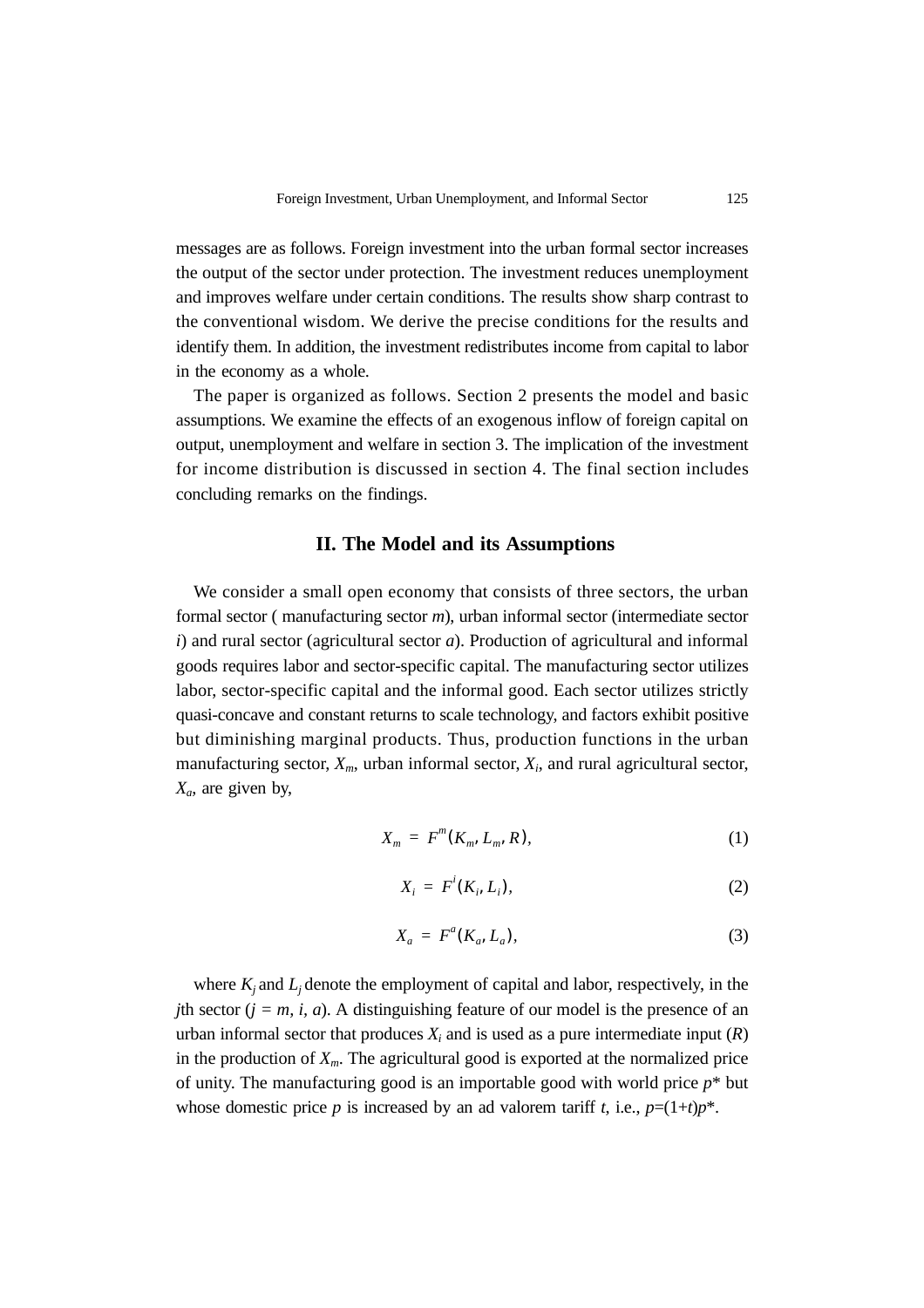Following Harris and Todaro (1970), it is assumed that the real wage rate in manufacturing  $(w_m)$  is rigid owing to some political and/or institutional considerations while wage rate in the agricultural sector  $(w_a)$  is flexible. It is also assumed that the informal wage rate is constant and given

$$
w_i = \alpha w_m, \tag{4}
$$

where  $0 < \alpha < 1$ , represents the distortionary wage differential between the two sectors. As an example of this sort of wage differential, Beladi and Yabuuchi (2001) suggested the relation between the subcontract and parent firms as discussed in detail below. The subcontract firms are characterized by a low wage rate suppressed by the parent firm.

The characteristic feature of the original HT model is that in the labor market equilibrium, the rural wage rate  $(w_a)$  equals the expected wage income in the manufacturing sector, which is by definition the manufacturing wage rate  $(w_m)$ times the probability of finding a job in the manufacturing sector. Let  $L_u$  be unemployed in the urban area. Since the probability of finding a job in the manufacturing sector is  $L_m/(L_m + L_u)$  in the original HT model without the informal sector, then the expected wage in the manufacturing sector is  $w_m L_m/(L_m + L_u)$ . Thus, the labor allocation mechanism between rural and urban areas is expressed as  $w_m L_m / (L_m + L_u) = w_a$ .

Introducing the informal sector to the HT framework would modify the labor allocation mechanism such that in the labor market equilibrium, the rural wage rate (*wa*) equals the expected wage income in the *urban area* (that is, the manufacturing and informal sectors). Since the probability of finding a job in the manufacturing sector is  $L_m/(L_m+L_i+L_u)$  in the present case, then the expected wage in the manufacturing sector is  $w_m L_m/(L_m + L_i + L_u)$ . Similarly, the expected wage in the informal sector is  $w_i L_i/(L_m + L_i + L_u)$ . Thus, the expected wage in the urban area (the manufacturing and informal sectors) is  $(w_m L_m + w_i L_i)/(L_m + L_i + L_u)$ . Therefore, the labor allocation mechanism between rural and urban areas is expressed as

$$
(w_m L_m + w_i L_i)/(L_m + L_i + L_u) = w_a,
$$

or alternatively

$$
(w_m + \mu w_i) = w_a(1 + \mu + \lambda), \tag{5}
$$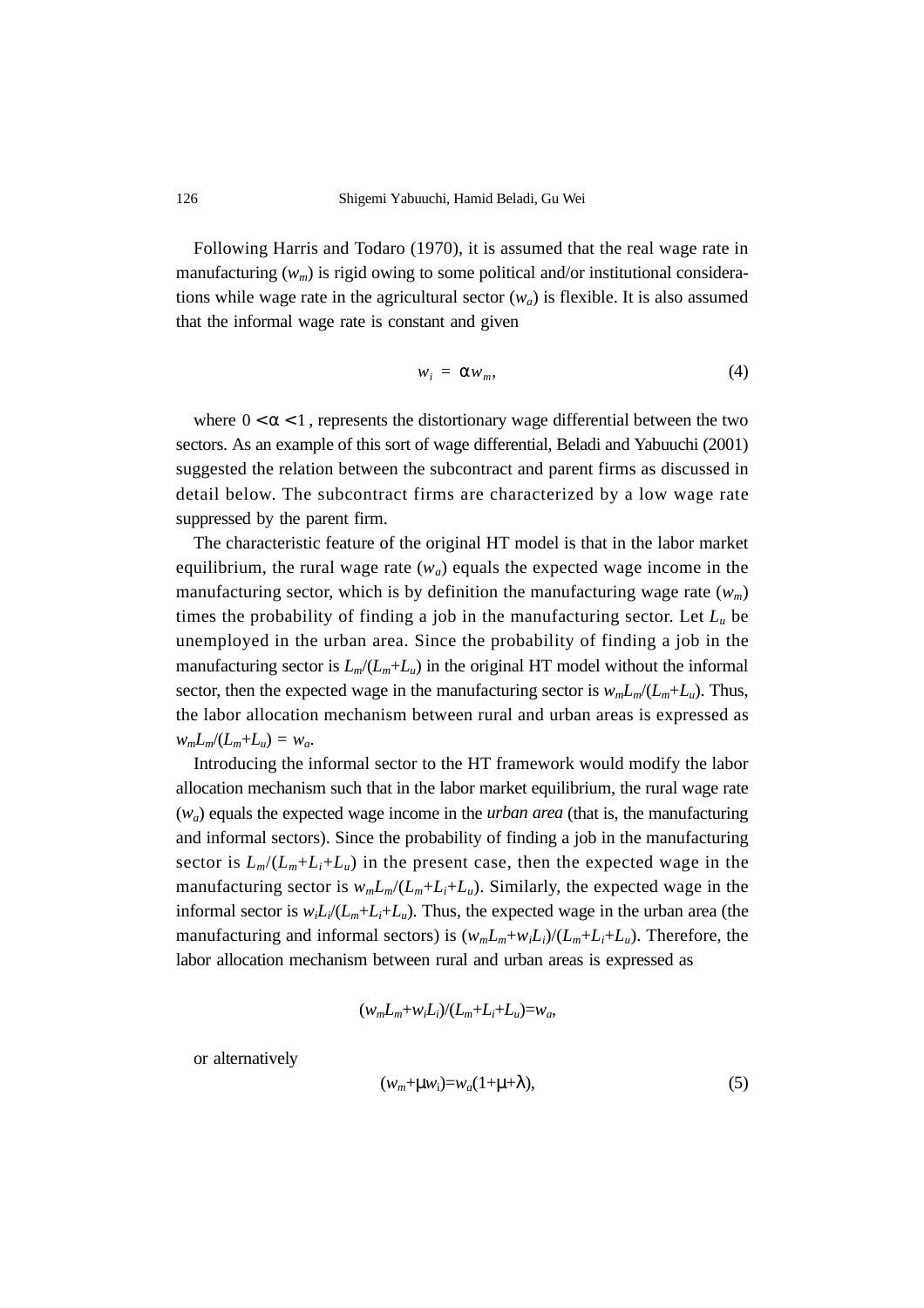where and  $\mu = L_i/L_m$  and  $\lambda = L_u/L_m$ .

The labor market equilibrium is expressed, in addition to (4) and (5) above, as

$$
w_m = pF_L^n(K_m, L_m, R), \qquad (6)
$$

$$
w_i = qF_L^i(K_i, L_i),\tag{7}
$$

$$
w_a = F_L^a(K_a, L_a), \tag{8}
$$

where  $F'_L = \frac{\partial F'}{\partial L_j}$ ,  $(j = m, i, a)$  and *q* is the price of the informal good. Similarly, in the capital market equilibrium, we have

$$
r_m = pF_K^m(K_m, L_m, R), \qquad (9)
$$

$$
r_i = qF_K^i(K_i, L_i), \tag{10}
$$

$$
r_a = F_K^a(K_a, L_a), \tag{11}
$$

where  $r_j$  is the rental of capital in each sector  $(j=m,i,a)$ . In the informal good market, the marginal value product of the intermediate good equals its price. Thus, we have

$$
q = pF_R^m(K_m, L_m, R). \tag{12}
$$

The employment condition in the labor market is

$$
L_a + L_m(1 + \mu + \lambda) = L. \tag{13}
$$

The labor allocation in the economy is shown in Figure 1, where *mm*, *ii* and *aa* are the marginal value products of labor in the domestic manufacturing, informal and agricultural sectors, respectively. 00' is the amount of labor endowment. First,  $L_m$  is determined at point *M* since  $w_m$  is fixed. From (4) and (5) we have  $(1+\alpha\mu)w_m$  $=w_a(1+\mu+\lambda)$  or

$$
(1 + \alpha \mu) w_m L_m = w_a (L_m + L_i + L_u) = w_a (L - L_a).
$$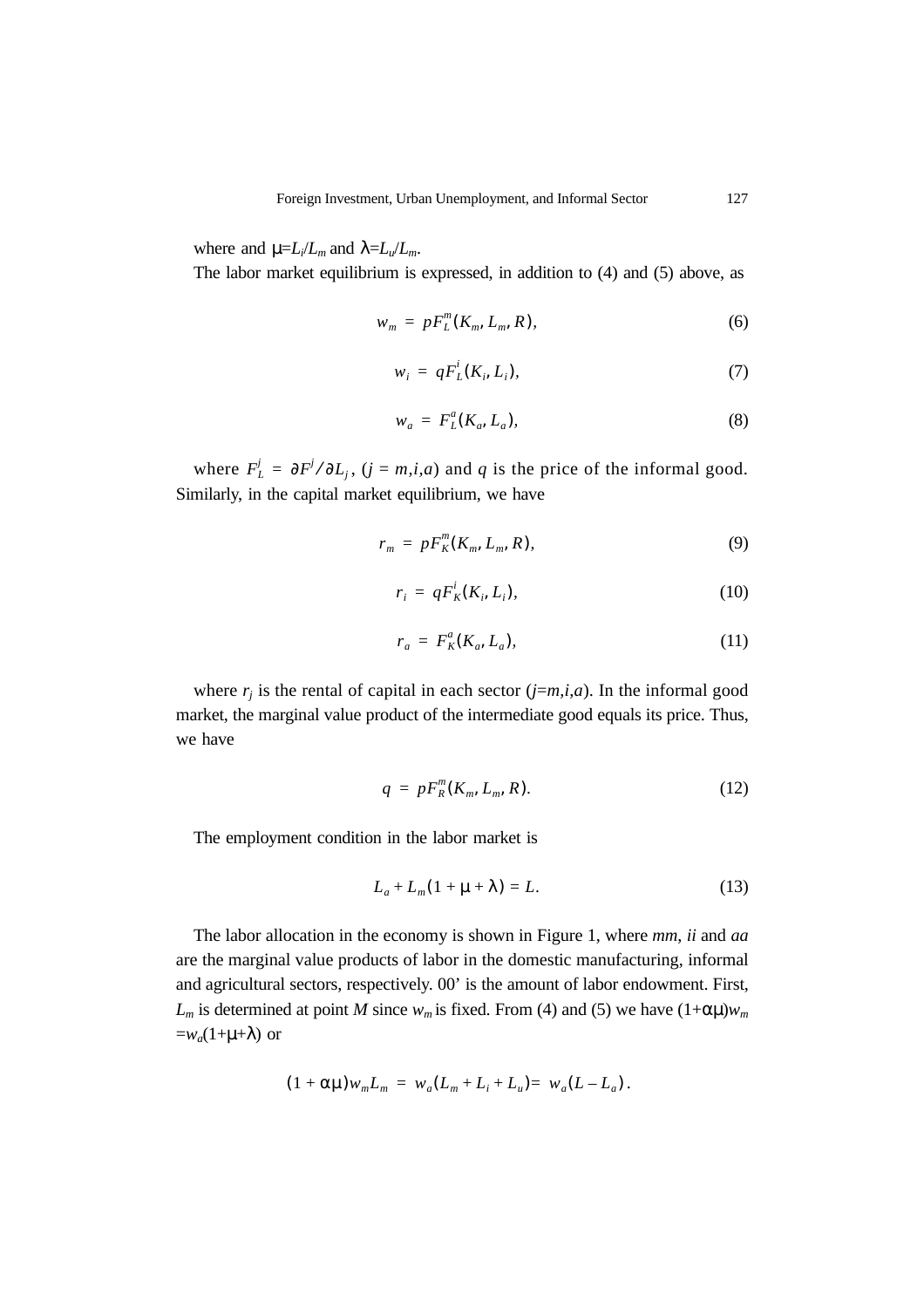**Figure 1.** Labor Allocation Mechanism.



Thus, the labor allocation between urban and rural areas is given at the intersection of *aa* and the rectangular hyperbola *QQ* through point *N*. This is because the nature of the rectangular hyperbola ensures that the area  $0(1+\alpha\mu)w_m$  $NL<sub>m</sub>$  is equal to the area  $0BAL<sub>a</sub>$ . Therefore, it can be seen that  $0'L<sub>a</sub>$  is employed in the agricultural sector and  $0L_a$  stays in the urban area.

Now let us focus our attention to the labor allocation within the urban area. From (4) and (7), the employment in the informal sector is determined at point *E*, that is, the intersection of the marginal value product of the informal sector *ii* and the given  $w_i(=\alpha w_m)$ . Thus, the figure shows that  $L_a L_i$  is employed in the informal sector and  $L<sub>i</sub>L<sub>m</sub>$  remains unemployed.

It is assumed that capital is sector specific in the rural and informal sector so that  $K_a = \overline{K}_a$  and  $K_i = \overline{K}_i$ , whereas the total employment of capital in the manufacturing sector  $(K_m)$  is given by

$$
K_m = \overline{K}_m + K_m^*,\tag{14}
$$

where  $\overline{K}_j$  is the fixed endowment of domestic capital in the *j*th sector (*j*=*a*, *i*,*m*) and  $K_m^*$  is the inflow of foreign capital.

We assume that the informal good is a pure intermediate good and the output of the sector is used up in the urban manufacturing sector. Thus, we have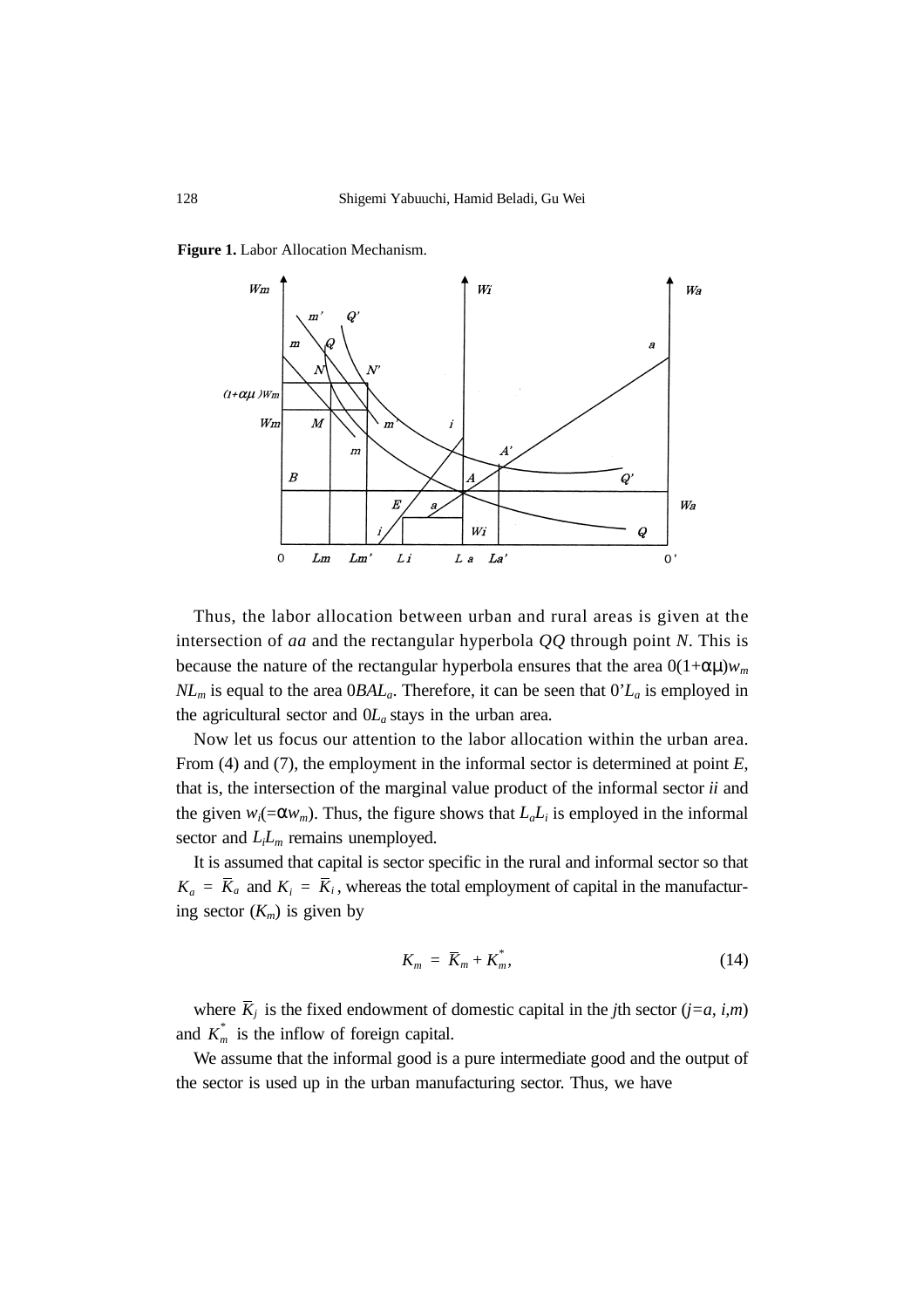Foreign Investment, Urban Unemployment, and Informal Sector 129

$$
R = X_i. \tag{15}
$$

It may be more realistic to consider consumption goods and/or services as informal products in developing countries. Here, however, we focus our attention to another aspect of informal sectors. We suppose relatively industrialized developing economies that have still dual structure, such as Asian NIEs and India. In these economies, the informal sector consists of many subcontract firms. They produce various parts and semi-processed components for the parent firms. Such subcontract firms are observed around machine and automobile makers in various countries. These activities also have typical characteristic features of informal sectors, such as small scale, easy entry and among others a low-wage rate suppressed by the parent firms as pointed out by Beladi and Yabuuchi (2001).

Since the informal good is non-traded in the present setup, the price (*q*) is determined through the equilibrium condition for the informal good market. This completes the specification of our model. We have fourteen unknown variables,  $w_i$ ,  $w_a$ ,  $r_m$ ,  $r_i$ ,  $r_a$ ,  $L_a$ ,  $L_m$ ,  $L_i$ ,  $\mu$ ,  $L_u$ ,  $\lambda$ ,  $q$ ,  $R$  and  $K_m$ , which are solved by twelve equations (4) - (15) and the definitions of  $\mu$  and  $\lambda$  for given parameters,  $w_m$ ,  $p$ ,  $\overline{K}_a$ ,  $\overline{K}_i$ ,  $L$ ,  $\alpha$ and  $K_m^*$ .

Finally, we suppose that  $F_{RL}^m = F_{RK}^m = 0$ , that is, the intermediate input is technically independent of either labor or capital in the manufacturing production. This is partly justified by the fact that four tires are used to produce a car and one Brown tube is used for a TV set.

#### **III. Foreign Investment and Unemployment**

Differentiating (4) - (15) and the definitions of  $\mu$  and  $\lambda$ , and arranging terms with respect to the important variables, we obtain

$$
\begin{bmatrix}\n0 & pF_{LL}^m & 0 & 0 & 0 \\
-1 & pF_{KL}^m & 0 & 0 & 0 \\
0 & \mu qF_{LL}^i / F_L^i & 0 & qF_{LL}^i L_m / F_L^i & 0 \\
0 & 1 + \mu + \lambda & 1 & L_m & L_m \\
0 & 0 & -(1 + \mu + \lambda)F_{LL}^a & (\nu_i - \nu_a) & -\nu_a\n\end{bmatrix}\n\begin{bmatrix}\ndr_m \\
dL_m \\
dL_a \\
d\mu \\
d\lambda\n\end{bmatrix} = \begin{bmatrix}\n-pF_{LK}^m \\
-pF_{KK}^m \\
0 \\
0 \\
0\n\end{bmatrix} dK_m^*,
$$
\n(16)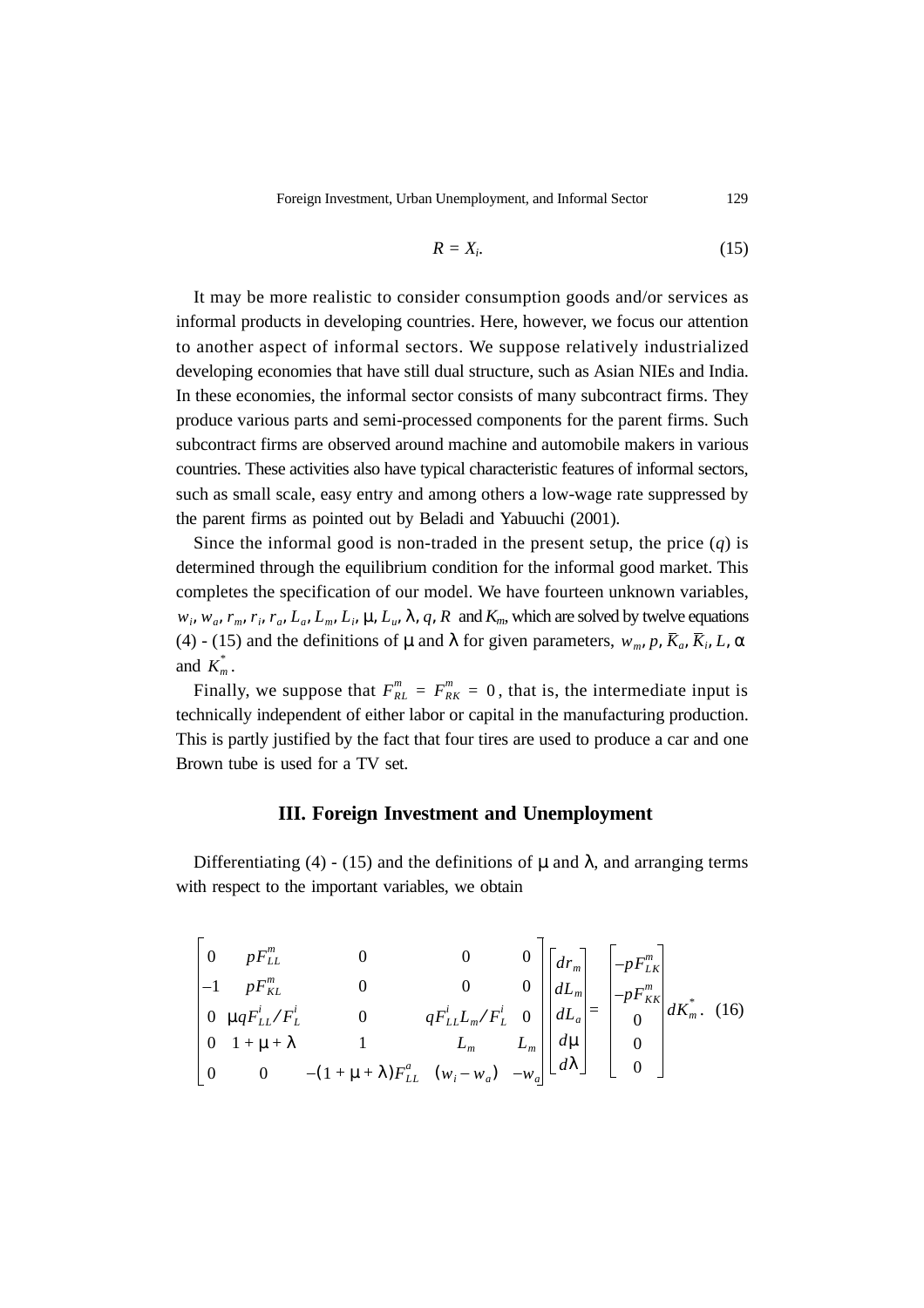Solving this for  $d\lambda$  with respect to  $dK_m^*$ , we have

$$
d\lambda/dK_M^* = \{ \mu(w_i - \Omega) - (1 + \mu + \lambda)^2 F_{LL}^a L_m \} p F_{LR}^m q F_{LL}^i / F_L^i \Delta, \tag{17}
$$

where  $\Delta$  is the value of the determinant of the coefficient matrix (16),

$$
\Delta = \Omega p F_{LL}^m q F_{LL}^i L_m / F_L^i > 0, \text{ and } \Omega = w_a - (1 + \mu + \lambda) F_{LL}^a L_m.
$$

Similarly, we have the effects of foreign investment on employment as follows.

$$
dL_m/dK_m^* = -F_{LK}^m/F_{LL}^m > 0,
$$
\n(18)

$$
dL_a/dK_m^* = pF_{LK}^m L_m w_m qF_{LL}^i / F_L^i \Delta < 0,
$$
 (19)

$$
dL_i/dK_m^* = L_m d\mu/dK_m^* + \mu dL_m/dK_m^* = 0.
$$
 (20)

Thus, the following proposition is immediate.

**Proposition 1.** Foreign investment into the urban formal sector increases the employment of the sector and decreases that of the rural agricultural sector, while it leaves the employment of the informal sector constant.

Since the informal wage rate is fixed owing to some institutional reason stated above, the employment in the sector is constant. This implies that the output is also constant. The capital inflow raises the marginal value product of labor in the manufacturing sector. This is shown as the shift of the curve from *mm* to *m'm'* in Figure 1. This increases the manufacturing employment to  $L_m$ . On the other hand, the agricultural employment decreases to  $L_{a}^{'}$  according to the labor allocation mechanism.

Now we examine the effect of the investment on unemployment. By definition, we have

$$
dL_u/dK_m^* = \lambda dL_m/dK_m^* + L_m d\lambda/dK_m^*.
$$
 (21)

Substituting  $(17)$  and  $(18)$  into  $(21)$ , we obtain

$$
dL_u/dK_m^* = (\Omega - w_m)pF_{LK}^m qF_{LL}^i L_m/F_L^i \Delta
$$
 (22)

This leads to the following proposition.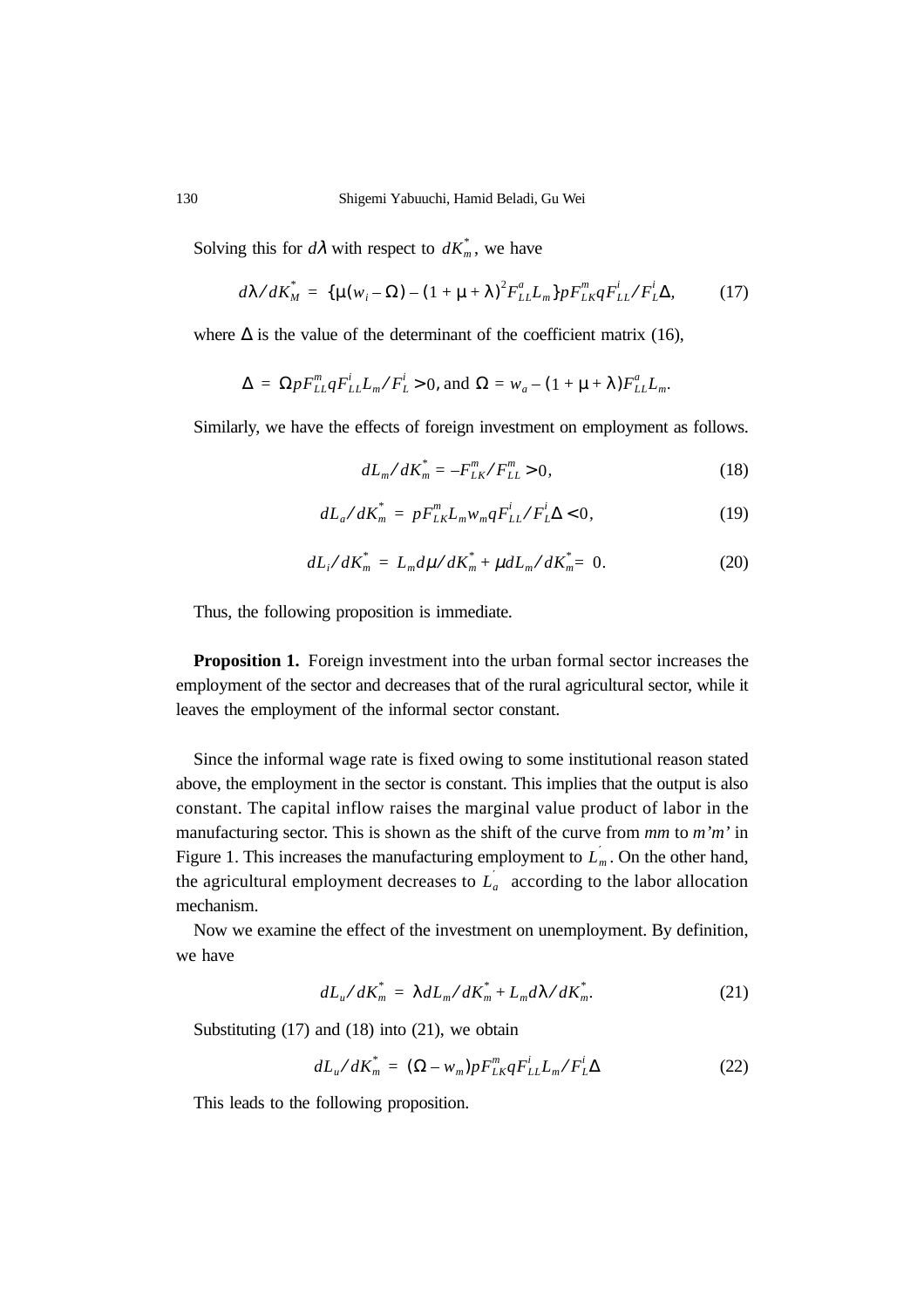**Proposition 2.** Foreign investment into the urban formal sector reduces urban unemployment if and only if  $w_m < Ω$ .

The capital inflow increases employment of the urban formal sector owing to the increase in the marginal product of labor in the sector. This increase in urban employment increases the expected urban wage rate. Thus, some of the rural workers go to the city, and then this reduces rural employment. We have shown that the employment of the urban informal sector is unchanged due to the capital inflow. If the increase in employment in the formal sector is larger than the migrants from the rural area, therefore, some of the migrants will be absorbed in the unemployment pool. Proposition 3 provides the precise condition for the result. The condition can be written as

$$
w_m < w_a - (1 + \mu + \lambda) F_{LL}^a L_m.
$$

Thus, it implies that (1) if the rural wage rate is relatively large with respective to the manufacturing wage rate, and (2) if the rural employment is sensitive to the change in the rural wage rate (i.e.,  $F_{LL}^a$  is large), the decrease in the rural employment becomes small with respect to a given increase in the manufacturing employment. Therefore, the necessary workers in agriculture must be supplied from the unemployment pool. This leads to a decrease in urban unemployment.

### **IV. Foreign Investment and Welfare**

Now we investigate the implications of capital inflow for output and welfare. The demand side of the model is represented by a quasi-concave social utility function. Let *U* denote the social utility that depends on the consumption demand for agricultural and manufacturing goods denoted by, *Da* and *Dm*, respectively. Thus,

$$
U = U(D_a, D_m). \tag{23}
$$

The balance of trade equilibrium requires that

$$
D_a + p^* D_m = X_a + p^* X_m - r_m K_m^*.
$$
 (24)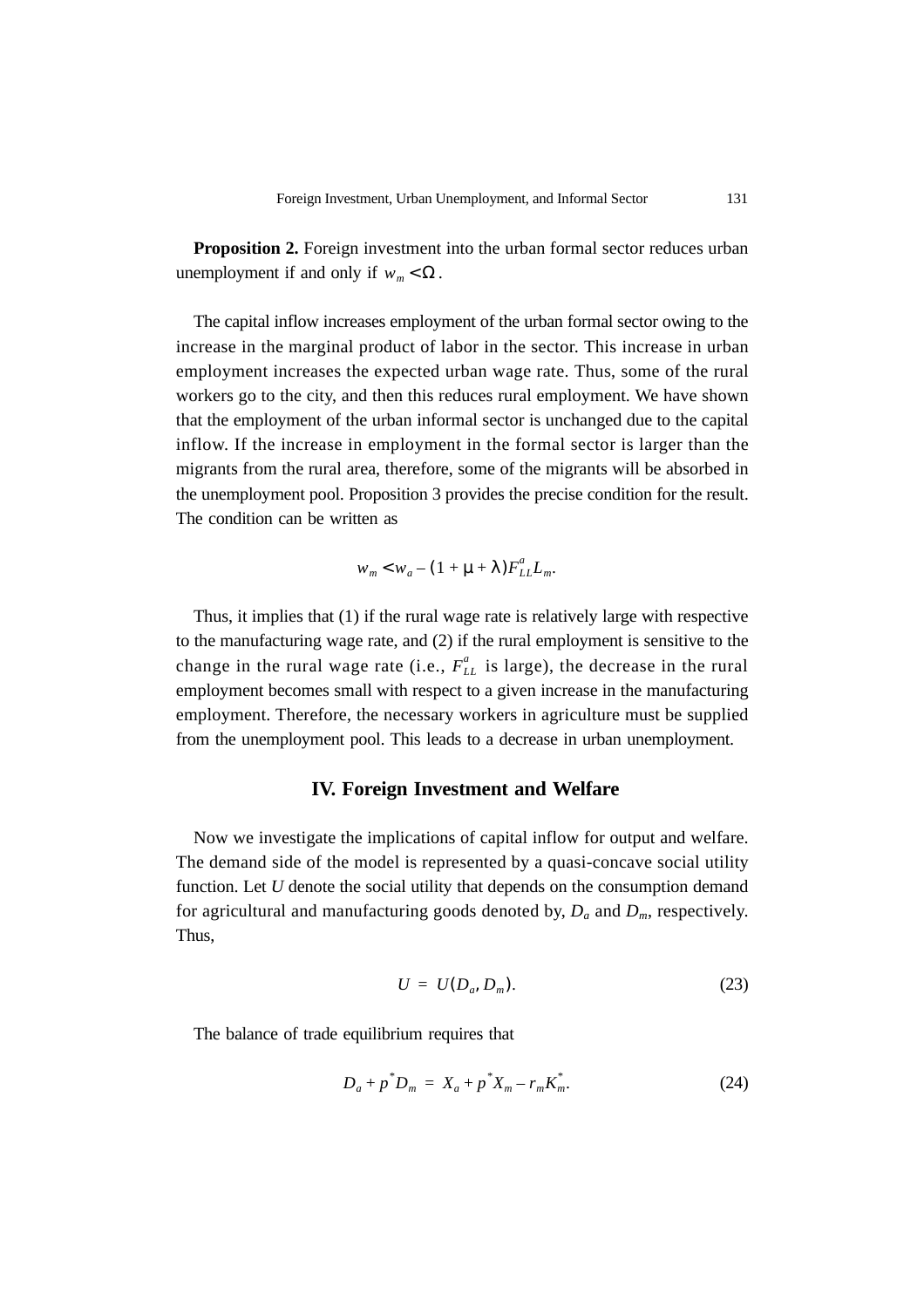Differentiating (23) and (24) yields (see the Appendix)

$$
(R/U_a)(dU/dK_m^*) = -tp^*(dX_m/dK_m^*) + [L_m\{(w_i - w_a)(d\mu/dK_m^*) - w_a(d\lambda/dK_m^*)\} - K_m^*(dr_m/dK_m^*)],
$$
\n(25)

where  $R = \{1 + (1 - m)t\} / (1 + t)$ , *m* is the marginal propensity to consume the manufacturing good, and  $U_a = \partial U / \partial D_a$ .

Comparative statics shows that

$$
d\mu/dK_m^* = \mu F_{LK}^m / L_m F_{LL}^m < 0, \qquad (26)
$$

$$
dr_m/dK_m^* = p\{F_{LL}^m F_{KK}^m - (F_{LK}^m)^2\}/F_{LL}^m = 0,
$$
 (27)

since  ${F_{LL}^mF_{KK}^m - (F_{LK}^m)^2} = 0$  under the assumptions that  $F_{RL}^m = F_{RK}^m = 0$  and the production function is homogeneous to degree one.

First, we examine the effect of foreign investment on the output of the manufacturing sector. Differentiating the production function, we have

$$
p(dX_{m}/dK_{m}^{*}) = (w_{m} + \mu w_{i})(dL_{m}/dK_{m}^{*}) + w_{i}L_{m}(d\mu/dK_{m}^{*}) + r_{m}. \qquad (28)
$$

Substituting (18) and (26) into (28) yields

$$
(dX_m/dK_m^*) = -F_{LK}^m(w_m L_m + r_m K_m) / pF_{LL}^m L_m > 0.
$$
 (29)

Thus, we have the following proposition.

**Proposition 3.** Foreign investment into the urban formal sector increases the output of the sector.

Now we are ready to see the implication of foreign investment for welfare. Substituting  $(17)$ ,  $(26)$  and  $(27)$  into  $(25)$ , we obtain

$$
(R/U_a)(dU/dK_m^*) = tp^*F_{LK}^m(w_mL_m + r_mK_m)/pF_{LL}^mL_m + w_m(L_m)^2(1 + \mu + \lambda)F_{LL}^a pF_{LK}^m qF_{LL}^i/F_{L\Delta}^i.
$$
\n(30)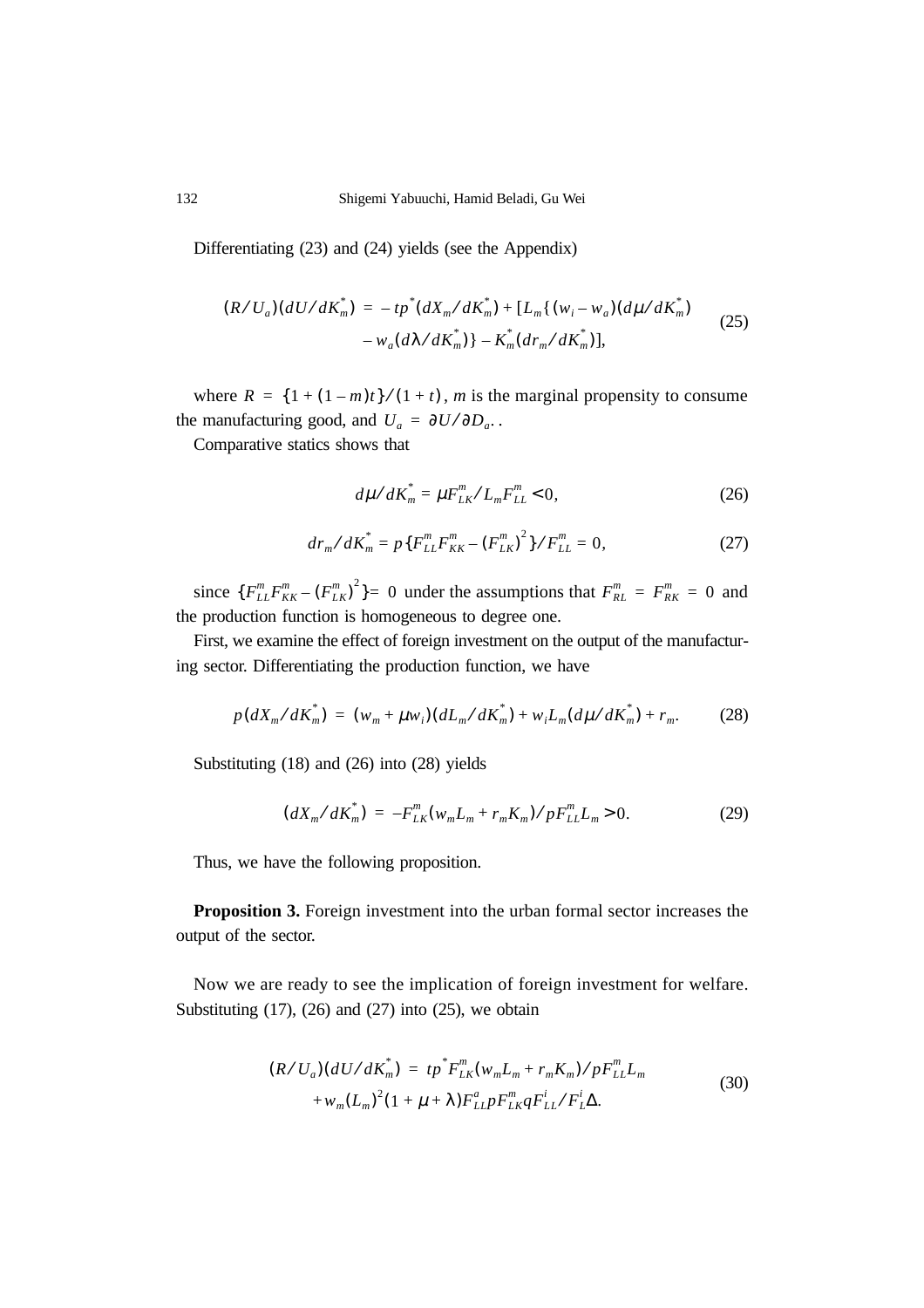This leads to the following proposition.

**Proposition 4.** Foreign investment into the urban formal sector is immiserizing if and only if

$$
t > -L_m(1 + \mu + \lambda)F_{LL}^a\theta_L^m/p^*\Omega,
$$

where  $\theta_L^m = w_m L_m (w_m L_m + r_m K_m)$ .

Foreign investment increases the output of the manufacturing sector that is distorted by the tariff. This effect is captured by the first term of the RHS of (30), and it is harmful to the welfare. On the other hand, the investment has positive income effect since it increases the employment of the high wage-manufacturing sector and decreases that of the low wage agricultural sector. Proposition 4 provides the precise condition for the immiserization. The higher the tariff (i.e., the larger the distortion), and the more sensitive the rural employment with respect to the change in the rural wage rate (i.e., the smaller  $(-F_{LL}^a)$ ), the larger is the likelihood of immiserization. If the tariff rate is high, the negative distortion cost may dominate the positive income effect. If the sensitivity of the rural employment is high, the decrease in the rural employment is large. Thus, the positive income effect becomes small. Conversely, if the tariff rate is smaller than the critical value, foreign investment improves welfare even under the situation supposed by Uzawa (1969), Hamada (1973), and Brecher and Alejandro (1977)

Grinols (1991) showed the possibility of welfare improvement due to the economic contribution by workers employed in the informal sector whose opportunity costs are considerably low. We have shown that there is another possibility of welfare improvement owing to labor allocation in the model with both an informal sector and unemployment.

#### **V. Income Distribution**

In this section, we investigate the implication of foreign investment for income distribution. Wage income is expressed as  $w_a L_a + w_m L_m + w_i L_i = w_a L$  since  $(w_m)$  $L_m + w_i L_i = w_a (L_m + L_i + L_u)$ . Thus, the change in wage income depends solely on the change in the rural wage rate since the endowment of labor (*L*) is constant. From  $(17)$ , we have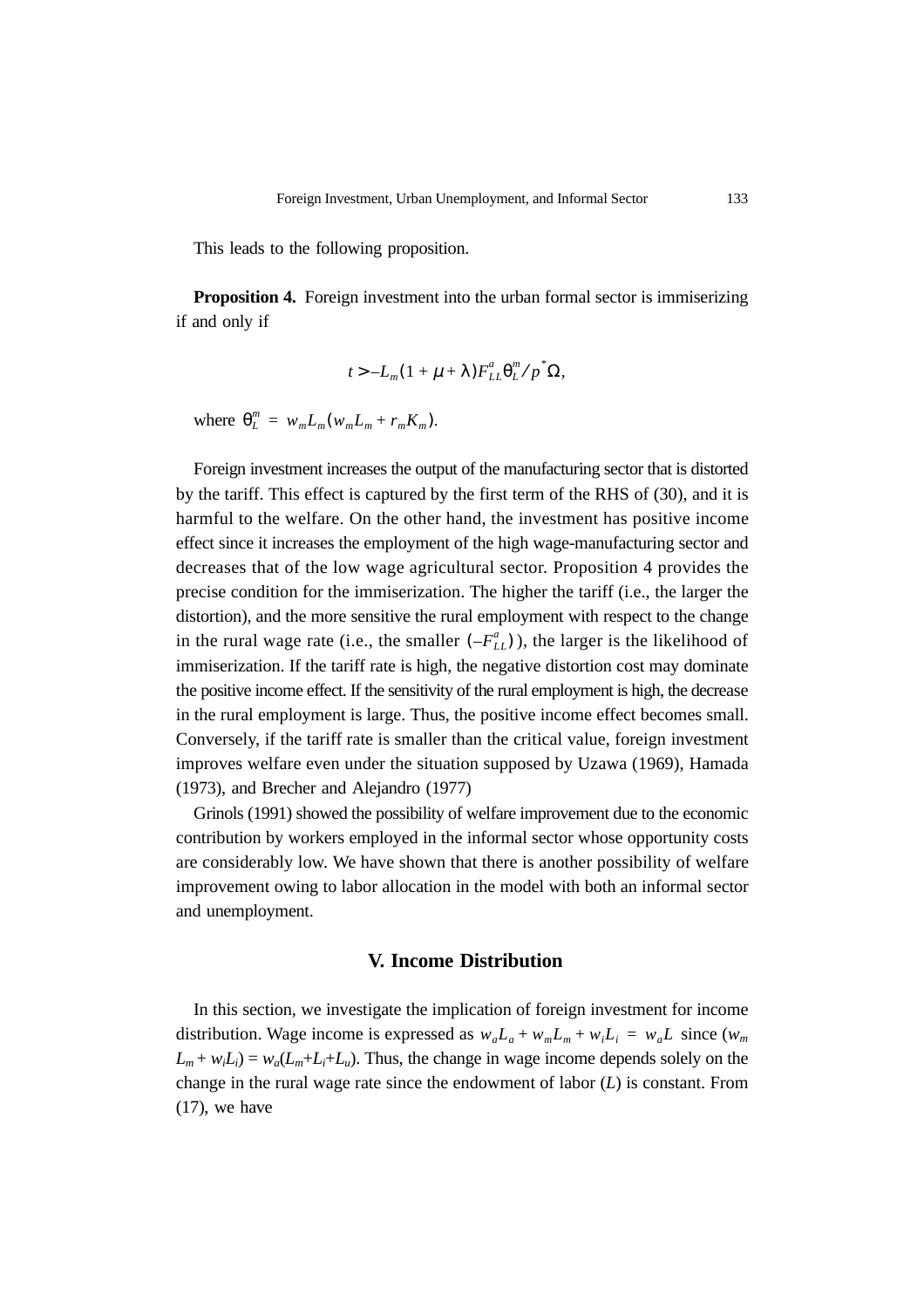134 Shigemi Yabuuchi, Hamid Beladi, Gu Wei

$$
dw_a/dK_m^* = F_{LL}^a(dL_a/dK_m^*) > 0.
$$
 (31)

On the other hand, the change in capital income  $(r_m \overline{K}_m + r_i \overline{K}_i + r_a \overline{K}_a)$  depends solely on the change in the rental of rural capital since each sector-specific capital is constant and  $dr_m/dK_m^* = F_{KL}^a(dL_a/dK_m^*)$  < 0. Furthermore, from (11) and (19), we obtain

$$
dr_{a}/dK_{m}^{*} = F_{KL}^{a}(dL_{a}/dK_{m}^{*}) < 0.
$$

The following proposition summarizes the results.

**Proposition 5.** Foreign investment into the urban formal sector redistributes income from capital to labor.

Wage income of urban formal sector increases owing to the increase in the employment, while that of urban informal sector is unchanged. The change in wage income of the rural sector depends on the elasticity of labor demand in the sector with respect to the rural wage rate. Wage income of the rural sector increases if and only if the elasticity of labor demand is less than one since

$$
d(w_a L_a) / dK_m^* = L_a (1 - \xi_L^a) (dw_a / dK_m^*),
$$

where  $\xi_L^a = -w_a/L_a F_{LL}^a$ . Anyway, the result shows that the *total* wage income increases definitely owing to the increase in the employment in the high wagemanufacturing sector. On the other hand, the total capital income decreases through the decrease in the rental of rural capital.

## **VI. Concluding Remarks**

We have reexamined the effects of foreign investment in the model with an informal sector and unemployment. We have paid particular attention to the possibility of immiserizing growth under some distorted condition.

It has been shown that the investment increases the output of the invested sector, it may decrease unemployment, and it redistributes national income from capital to labor. In addition, we have shown that there is a possibility of welfare improvement contrary to the conventional wisdom. Thus, our result is more favorable than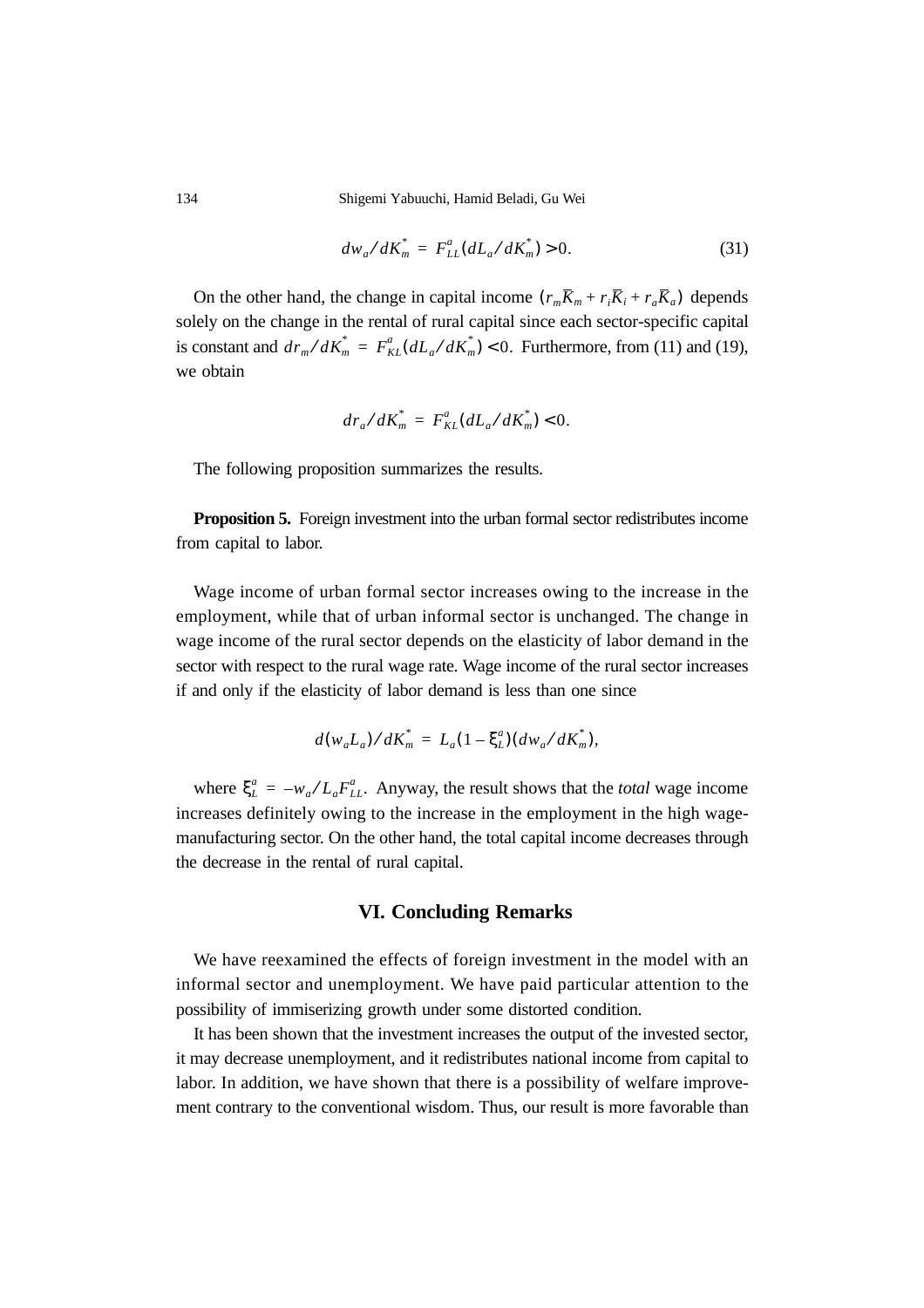the traditional one for developing countries. In this sense, our analysis is consistent with much empirical evidence that emerging economies intend to industrialize introducing foreign capital intensively.

However, our results depend on several assumptions that capital is specific to the respective sector, the informal wage rate is constant ( $w_i = \alpha w_m$ ;  $0 < \alpha < 1$ ), and the intermediate input is technically independent of either labor or capital in the manufacturing production ( $F_{RL}^m = F_{RK}^m = 0$ ). Therefore, some qualification must be needed to evaluate and apply the results obtained in this paper. At the same time, it would constitute an important agenda for the further research in this area to relax these assumptions.

## **Appendix**

Here we derive the equation (25) in the text. Differentiating (23) and (24), we have

$$
dU/U_a = dD_a + pdD_m
$$
  
= 
$$
(dX_a + pdX_m - r_m dK_m^* - K_m^* dr_m) + tp^* dM,
$$
 (A1)

where  $M = D_m - X_m$  is the import demand for the manufacturing good. Differentiating the import demand function *M*, and considering the manufacturing price (*p*) is constant, we obtain

$$
dM = \{ (m/p)(dX_a + pdX_m - r_m dK_m^* - K_m^* dr_m) - dX_m \}/R, \tag{A2}
$$

where *m* is the marginal propensity to consume the manufacturing good, and  $R = \frac{1 + (1 - m)t}{(1 + t)}$ .

Substituting  $(A2)$  into  $(A1)$ , we have

$$
R dU / U_a = (dX_a + pdX_m - r_m dK_m^* - K_m^* dr_m) - tp^* dX_m.
$$
 (A3)

Differentiating  $(1)$  -  $(3)$ , and considering  $(6)$  -  $(8)$ , we have

$$
dX_{a} + pdX_{m} - r_{m}dK_{m}^{*} - K_{m}^{*}dr_{m}
$$
  
=  $w_{a}dL_{a} + w_{m}dL_{m} + w_{i}dL_{i} - K_{m}^{*}dr_{m}$ . (A4)

Considering (5), we can show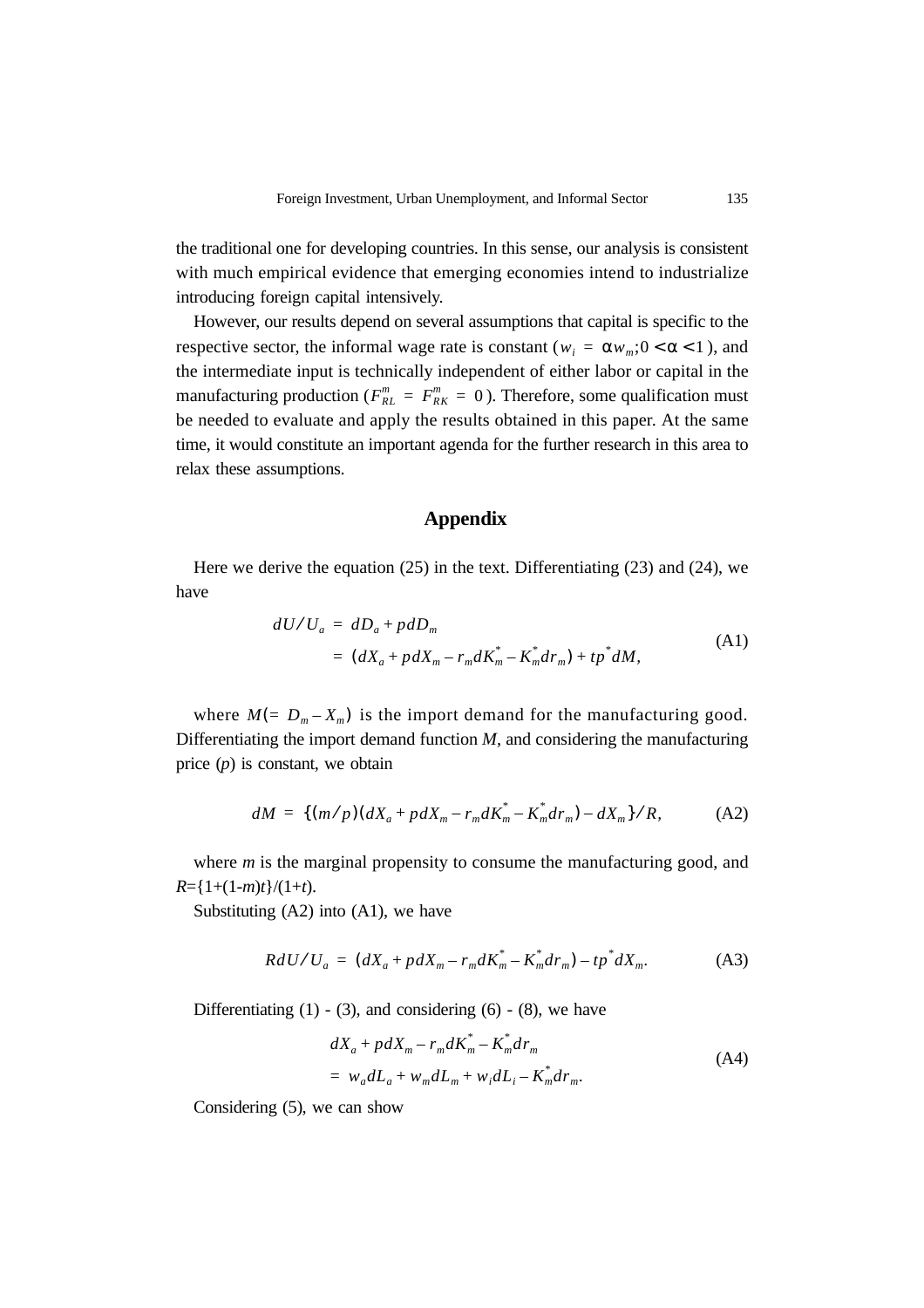136 Shigemi Yabuuchi, Hamid Beladi, Gu Wei

$$
w_m dL_m + w_i dL_i = L_m(w_i - w_a) d\mu - L_m w_a d\lambda - w_a dL_a.
$$
 (A5)

Thus, from  $(A3)$ ,  $(A4)$  and  $(A5)$ , we have

$$
R dU / U_a = -tp^* dX_m + [L_m \{ (w_i - w_a) d\mu - w_a d\lambda \} - K_m^* d r_m].
$$
 (A6)

This leads to the equation (25) in the main text.

#### **Acknowledgement**

The authors would like to express their appreciation to an anonymous referee for many helpful comments and suggestions.

*Received 16 December 2002, Accepted 25 September 2003*

#### **References**

- Beladi, H. and S. Marjit (1992), "Foreign capital and protectionism", *Canadian Journal of Economics* 25, 233-238.
- Beladi, H. and S. Marjit (2000), "A general equilibrium analysis of foreign investment and intersectoral linkage", *Journal of International Trade and Economic Development* 9, 213-218.
- Beladi, H. and S. Yabuuchi (2001), "Tariff-induced capital inflow and welfare in the presence of unemployment and informal sector", *Japan and the World Economy* 13, 51-60.
- Bhagwati, J. N. (1958), "Immiserizing growth: A geometric note", *Review of Economic Studies* 25, 201-205.
- Bhagwati, J. N. (1968), "Distortions and immiserizing growth: A generalization", *Review of Economic Studies* 35*,* 481-485.
- Bhagwati, J. N. (1973), "The theory of immiserizing growth: Further application", in M. B.Connolly and A. K. Swoboda eds., *International Trade and Money* (University of Toronto Press) 45-54.
- Brecher, R.A. and C.F. Diaz Alejandro (1977), "Tariffs, foreign capital and immiserizing growth", *Journal of International Economics* 7, 317-322.
- Brecher, R.A. and R. Findlay (1983), "Tariffs, foreign capital and immiserizing growth", *Journal of International Economics* 7, 317-322.
- Casas, F. R. (1985), "Tariff protection and taxation of foreign capital: the welfare implications for a small country", *Journal of International Economics* 19, 181-188.
- Chandra, V. and M. A. Khan (1993), "Foreign investment in the presence of an informal sector", *Economica* 60, 79-103.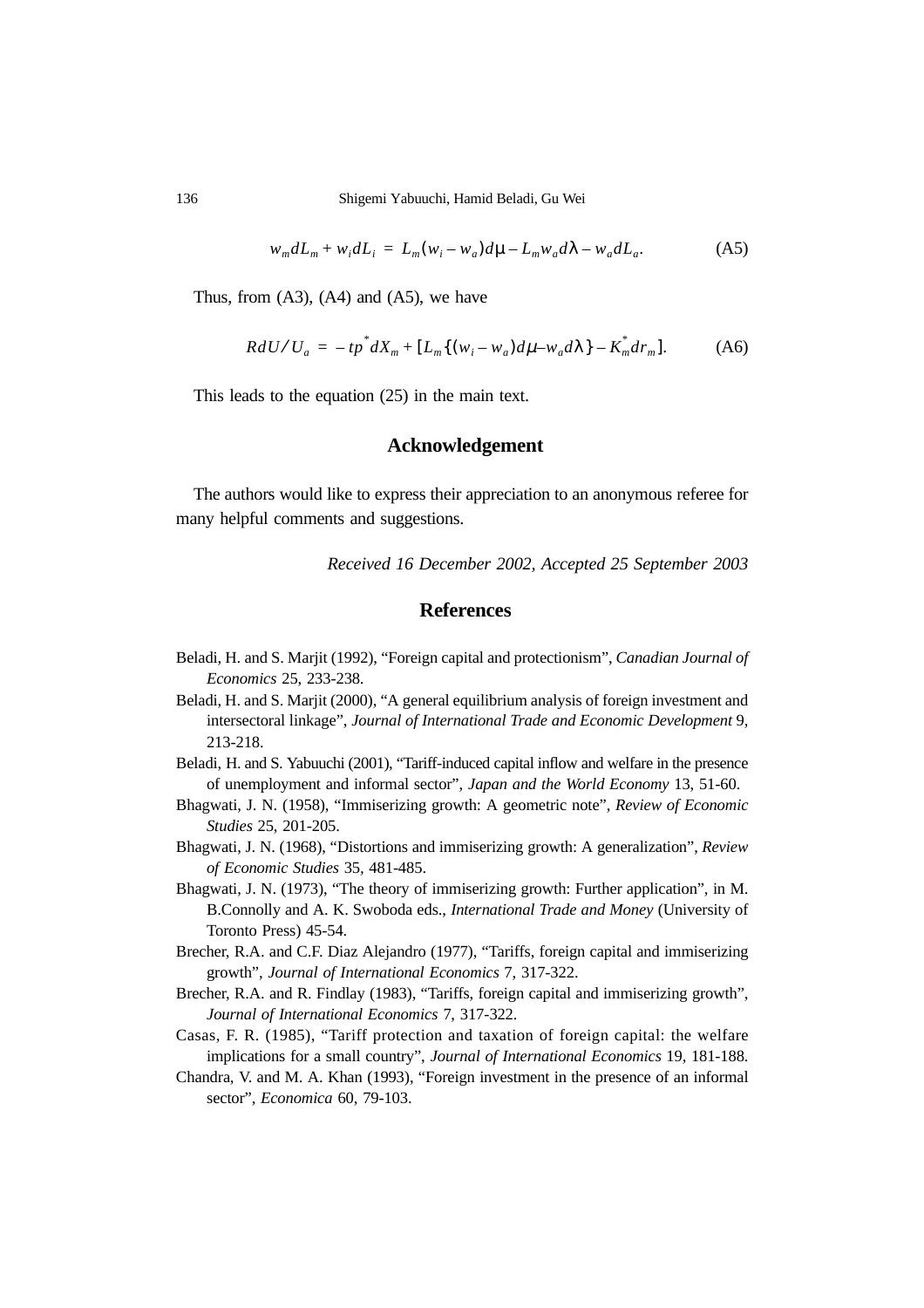- Chao, C. C. and E. S. H. Yu (1991), "Immiserizing growth for a quota-distorted small economy under variable returns to scale", *Canadian Journal of Economics* 24, 686- 692.
- Chao, C. C. and E. S. H. Yu (1994), "Foreign capital inflows and welfare in an economy with imperfect competition", *Journal of Development Economics* 45, 141-154.
- Chao, C. C. and E. S. H. Yu (1996), "International capital mobility, urban unemployment and welfare", *Southern Economic Journal* 62, 486-492.
- Dei, F. (1985), "Welfare gains from capital inflows under import quotas", *Economics Letters* 18, 237-240.
- Din, Musleh (1996), "International capital mobility and development policy in a dual economy", *Review of International Economics* 4, 185-201.
- Grinols E. L. (1991), "Unemployment and foreign capital: the relative opportunity costs of domestic labor and welfare", *Economica* 58, 107-121.
- Gupta, M. R. (1994), "Foreign capital, income inequality and welfare in a Harris-Todaro model", *Journal of Development Economics* 45, 407-414.
- Gupta, M. R. (1995), "Tax on foreign capital income and wage subsidy to the urban sector in the Harris-Todaro model", *Journal of Development Economics* 47, 469-479.
- Hamada, K. (1973), "An economic analysis of the duty free zone", *Journal of International Economics* 4, 225-241.
- Hamilton, C. and L. O. Svensson (1982), "On the welfare effects of a duty free zone", *Journal of International Economics* 13, 45-64.
- Harris, J. R. and M. Todaro (1970), "Migration, unemployment and development: A twosector analysis", *American Economic Review* 60, 126-142.
- Johnson, H. G. (1967), "The possibility of income losses from increased efficiency or factor accumulation in the presence of tariffs", *Economic Journal* 77, 151-154.
- Khan, M. A. (1982), "Tariffs, foreign capital and immiserizing growth with urban unemployment and specific factors of production", *Journal of Development Economics* 10, 245-256.
- Miyagiwa, K. (1986), "A reconsideration of the welfare economics of a free-trade zone", *Journal of International Economics* 21, 337-350.
- Miyagiwa, K. (1993), "The locational choice for free-trade zones", *Journal of Development Economics* 40, 187-203.
- Rodriguez, C. A. (1976), "A note on the economics of the duty free zones," *Journal of International Economics* 6, 385-388.
- Uzawa, H. (1969), "Liberalization of foreign investments and the national economy", *Ekonomisuto* 23, 106-122 (in Japanese).
- Yabuuchi, S. (1982), "A note on tariff-induced capital inflow and immiserization in the presence of foreign profits", *Journal of International Economics* 12, 183-189.
- Yabuuchi, S. (1993), "Urban unemployment, international capital mobility and development policy", *Journal of Development Economics* 41, 399-403.
- Yabuuchi, S. (1997), "Direct investment, monopoly and welfare", *Pacific Economic Review* 2, 135-141.